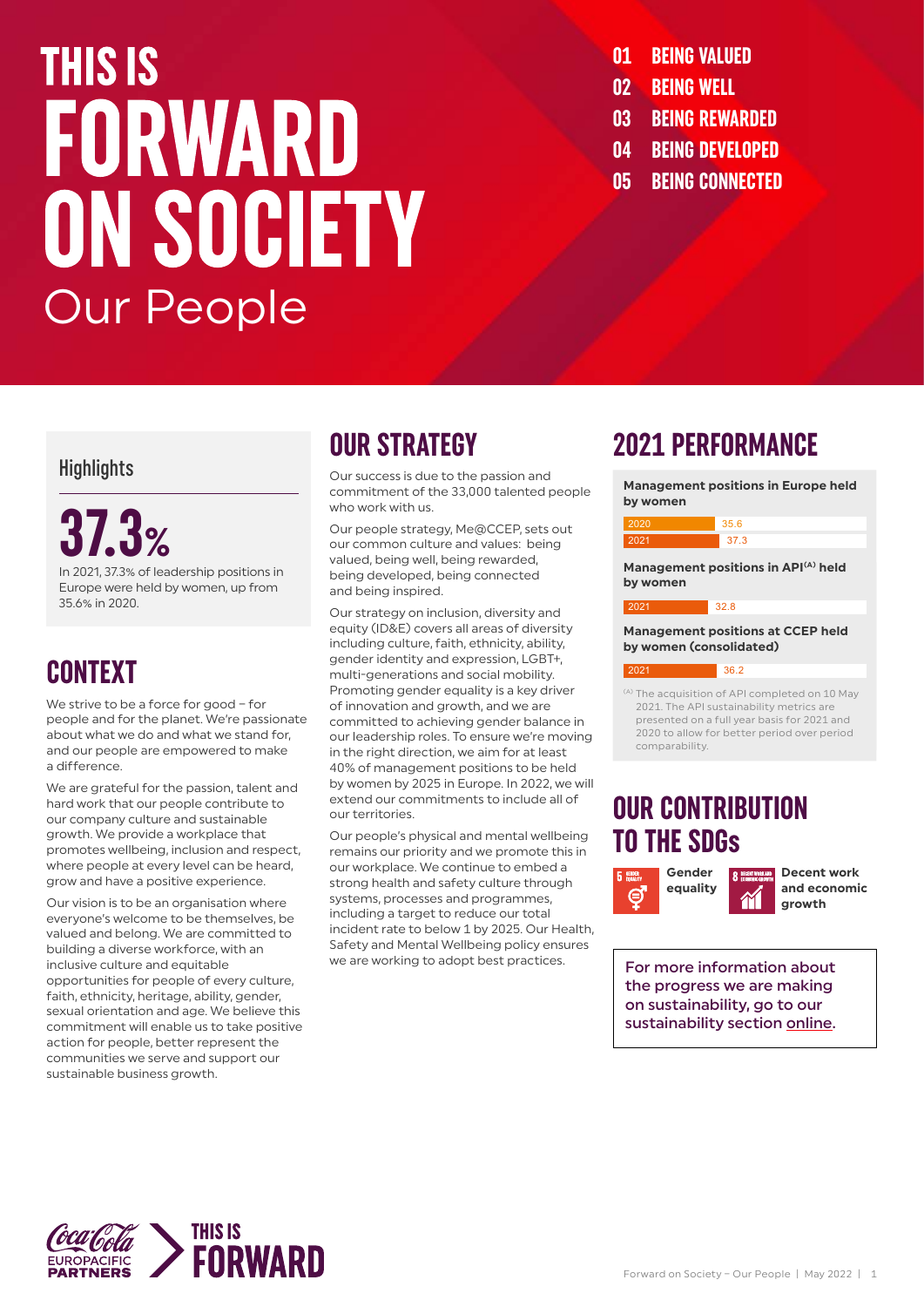

### What is your inclusion, diversity and equity strategy?

ID&E is a cornerstone of our people strategy. Our philosophy is that "everyone's welcome to be themselves, be valued and belong." We are committed to building a diverse workforce, with an inclusive culture and equity at its core. We believe this commitment will enable us to take positive action for our people, better represent the communities we serve, and support our sustainable business growth.

We've created an environment for people of every culture, faith, ethnicity, heritage, ability, gender identity, sexual orientation and age to contribute to the growth of CCEP; a place where everyone feels respected and able to share their ideas and perspectives.

Led by our ID&E Centre of Expertise and sponsored by our Executive Leadership Team (ELT) , we deliver our ID&E philosophy by listening to our people's lived experiences, developing action plans and tracking progress against our five pillars: culture and heritage; disability; gender; LGBT+; and multi generations. We have dedicated groups of employees and ELT sponsors to catalyse action at scale and remove identified barriers to inclusion.

Within our This is Forward sustainability plan, we have set a target of ensuring that at least 40% of management positions in Europe (middle management and above) are held by women by 2025.

### What progress have you made in ID&E over 2021?

In 2021, we ran our first voluntary, anonymous survey focused on ID&E in Europe, Australia and New Zealand. This provided our people with the opportunity to give feedback on their inclusion experience at CCEP and self-declare personal diversity information. The outcomes have enabled us to better understand our workforce's diversity, so we can improve the inclusivity of our people's experience and ensure equity is embedded in our infrastructure and people policies.



We also ran a year-long campaign aimed at breaking barriers that stand in the way of equality in the workplace. As part of this campaign, we delivered a panel conversation with our Chairman, CEO, sponsors and employee ambassadors about gender-based stereotypes; we carried out ID&E workplace audits on disability and LGBT+ matters to identify best practices for implementation; and we featured colleague experiences of working successfully across generations at CCEP, including employee videos featuring advice on using culturally inclusive words and the importance of allyship.

We have also launched three new learning modules on practising inclusive leadership, having an ID&E conversation and allyship.

We have expanded the role of our ELT sponsors to focus on one of the five action areas identified in the survey: accessibility, fair treatment, flexibility, growth and progression and inclusive policies.

In March 2022, for the second year running, CCEP was included in the [Bloomberg](https://www.bloomberg.com/gei/)  [Gender Equality Index](https://www.bloomberg.com/gei/) (GEI), following the submission of gender data that demonstrates high standards of transparency in gender data reporting and the adoption of policies.



**7%**<br>of our workforce identify as working with a visible or non-visible disability.

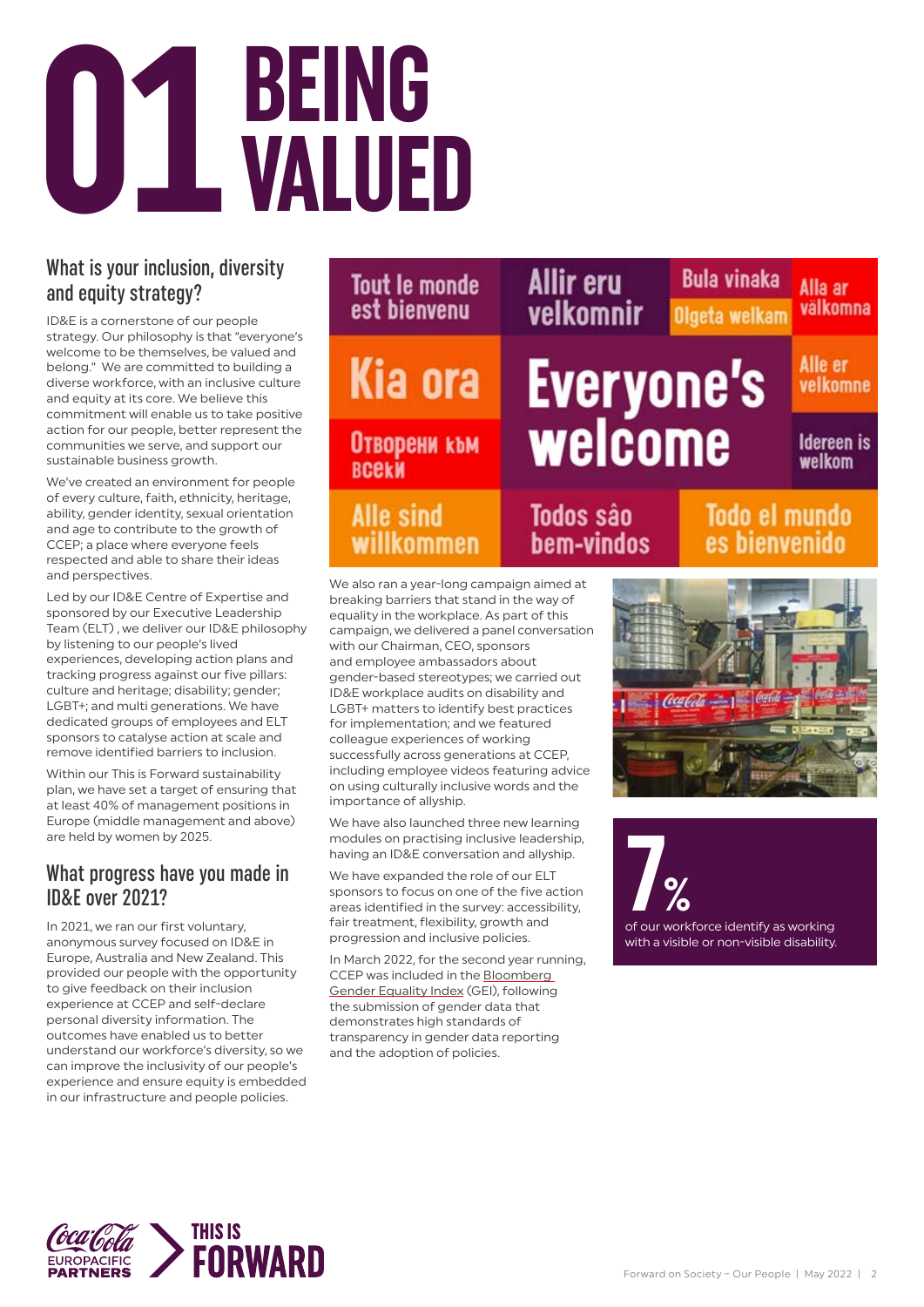

### **Great Britain**

In GB, CCEP is a certified Disability Confident Leader. This is the highest tier in the UK government's Disability Confident Programme, which encourages employers to think differently about disability and take action to improve how they recruit, retain and develop disabled people. Watch [video](https://www.youtube.com/watch?v=g2ncrcyDMGY).

### **Indonesia**

To support our commitment on ID&E, in 2021, CCEP Indonesia welcomed its first employees with a disability. We also organised initiatives to raise awareness about disability and how to build respectful relationships with people with disabilities in our workplace. We conducted training on "Creating a ThisAbility-Inclusive Workplace", attended by more than 160 employees at our offices in Jakarta and Cibitung. We also rolled out a series of micro learning modules on ID&E which are available for all employees.



### **New Zealand**

In 2021, CCEP New Zealand retained its Gender Tick accreditation, a New Zealandbased recognition for organisations' leadership and compliance in gender in the workplace. The accreditation process includes independent validation that an organisation's people, policies and processes promote a healthy workplace for all genders.

To help us celebrate Pride month in June and the LGBTQ+ community, we organised multiple awareness activities across our territories. In addition, in Europe we launched our updated guide: "Being an ally to the whole LGBT+ community", designed to help our people understand more about allyship and feel equipped to have deeper conversations with, and relating to the LGBT+ community. We also shared an [allyship video](https://vimeo.com/568803814/08b7841bee) from our LGBT+ ambassadors.



### Who is accountable for diversity at CCEP, and how do you measure your progress?

Our ID&E Centre of Expertise is responsible for developing our ID&E priorities and measuring our progress. It provides expertise to local leadership teams responsible for implementing ID&E plans, and works with local ID&E champions to ensure our focus and delivery remain on track.

To work effectively across our diversity pillars, our Everyone's Welcome Steering Committee (SteerCo), comprising ELT sponsors, works with leaders and ambassadors to provide greater leadership accountability; to understand the barriers for under-represented communities, and to identify and deliver meaningful actions and measure impact.

The ID&E Centre of Expertise reports to our Chief People and Culture Officer; together with our Everyone's Welcome SteerCo, they report to our Board of Directors, which holds the ELT accountable for the delivery of the plan.

Our detailed ID&E scorecard enables us to measure and benchmark our ID&E progress. Every quarter, our ELT reviews the progress of each business unit and function against its ID&E action plans. In addition, each ELT member has their own performance objectives.

### How are you promoting diversity within your recruitment process?

To ensure a sustainable pipeline of diverse talent, our programmes and activities promote inclusion and diversity at every stage of the candidate and employee journey; from recruitment and apprenticeships to training, development and progression. These activities are supported by our clear inclusion and diversity policies.

We use targeted attraction strategies and specialist job boards, with inclusion and diversity-specific audiences and content to promote our inclusive culture. We share information and stories from our own people on their inclusion experiences on social media and our careers website to showcase our philosophy that everyone can be themselves and belong at CCEP.

We work with specialist external partners to help us reach underrepresented communities across the markets we serve and to learn how to improve our pipeline of diverse talent.



In the Netherlands, we work in partnership with [Women Inc](https://www.womeninc.nl/). to provide guidance on using the right language to attract diverse applicants.

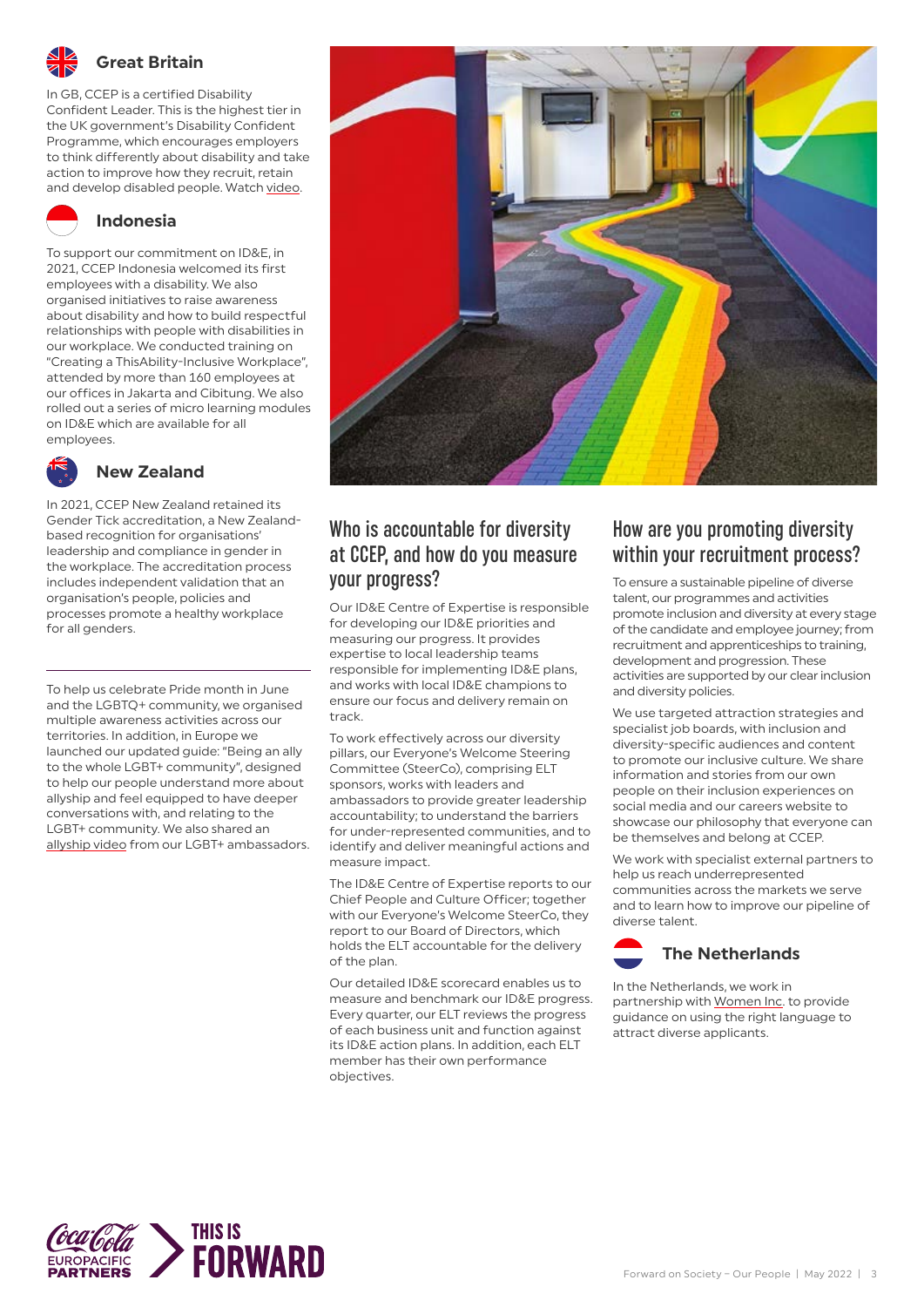

### **Great Britain**

In GB, we have formed a partnership with [Psalt](https://www.psalt.co/), an organisation that aims to break down ethnic barriers and create opportunities for meaningful inclusion.

With our recruitment agency partners, our assignment briefs include the requirement for gender-balanced candidate shortlists, diverse interviewing panels, talent mapping for external female talent and to ensure the use of inclusive language in all candidate communications.

Our Inclusive Recruitment Principles and Candidate Charter keep inclusion at the heart of our recruitment processes and ensure a fair and equitable experience for our candidates. We use materials such as our 'Inclusion nudges' to support hiring managers with inclusive behaviours, interactions and decisions ensuring all candidates are assessed fairly based on their experience and skills. We strive to make our interview and assessment panels representative, and target a 50:50 gender split for candidates attending final interviews.

### **Indonesia**

Since 2016, we have recruited highly talented young people under the age of 25 through our "Graduate Training Programme". The programme focusses on maintaining gender balance throughout the entire recruitment process, from talent screening and selection process, to onboarding. In 2021, we recruited 56 female trainees and 60 male trainees. Through the programme, we also increased the total amount of employees from Gen Z from 10% in 2020 to 13% in 2021.

### How are you increasing female representation at management and leadership level?

We build our female leadership pipeline through Women in Leadership, a series of training and mentoring programmes that support the professional development of our female employees. Programmes include "Leading with Purpose", which focuses on emerging female talent, and our "Signature Programme", which supports our senior leaders in building contacts across different industries.

In 2021, we launched "Senior Women Connect", a programme for top female leaders at CCEP, combining mentorship and masterclasses to enhancing professional networks and build future-focused capabilities.

From 2021, all of our ELT members have a bespoke target in their objectives to improve female representation in senior management, and we review progress quarterly against the ID&E scorecard.

### **Indonesia**

In Indonesia we have been working on improving the female representation in frontline roles through specific leadership development programmes and by engaging with our community of 'female warriors'. This is a cross-function, cross-operation platform established in 2014 to increase female representation across our business, to create collaboration and to develop leadership capabilities. Three female leadership programmes Female Acceleration and Empowerment (FACE), Achieving Your Best Self (AYBS), and Women Leading are designed to increase self-awareness, strengthen confidence and grow leadership skills and capabilities of the participants. More than 200 female employees have joined these programmes and more than 50% of them have successfully been promoted or transferred into a new role.

### Do you engage in external partnerships to support diversity?

As part of our commitment to building a workplace that embraces ID&E, we partner with relevant organisations and bodies, and support industry-wide pledges to build a more diverse retail sector.

As well as signing the **[LEAD Network pledge](https://www.lead-eu.net/ceo-pledge/)** and the [Valuable 500 pledge](https://www.thevaluable500.com/) to accelerate gender parity and inclusion and put disability inclusion on their business leadership agenda, we've also signed the [UN Women's Empowerment Principles](https://www.weps.org/). This set of seven principles guide us in promoting gender equality and women's empowerment in the workplace, marketplace and community – based on international labour and human rights standards.

We are also members of the Business [Disability Forum,](https://businessdisabilityforum.org.uk/) [Stonewall's Diversity](https://www.stonewall.org.uk/diversity-champions-programme)  [Champions](https://www.stonewall.org.uk/diversity-champions-programme) programme, global LGBTI leadership community [RAHM,](https://rahm.ceo/) the European **[Network Against Racism](https://www.enar-eu.org/) and the Social** [Mobility Index.](https://www.socialmobility.org.uk/index/)

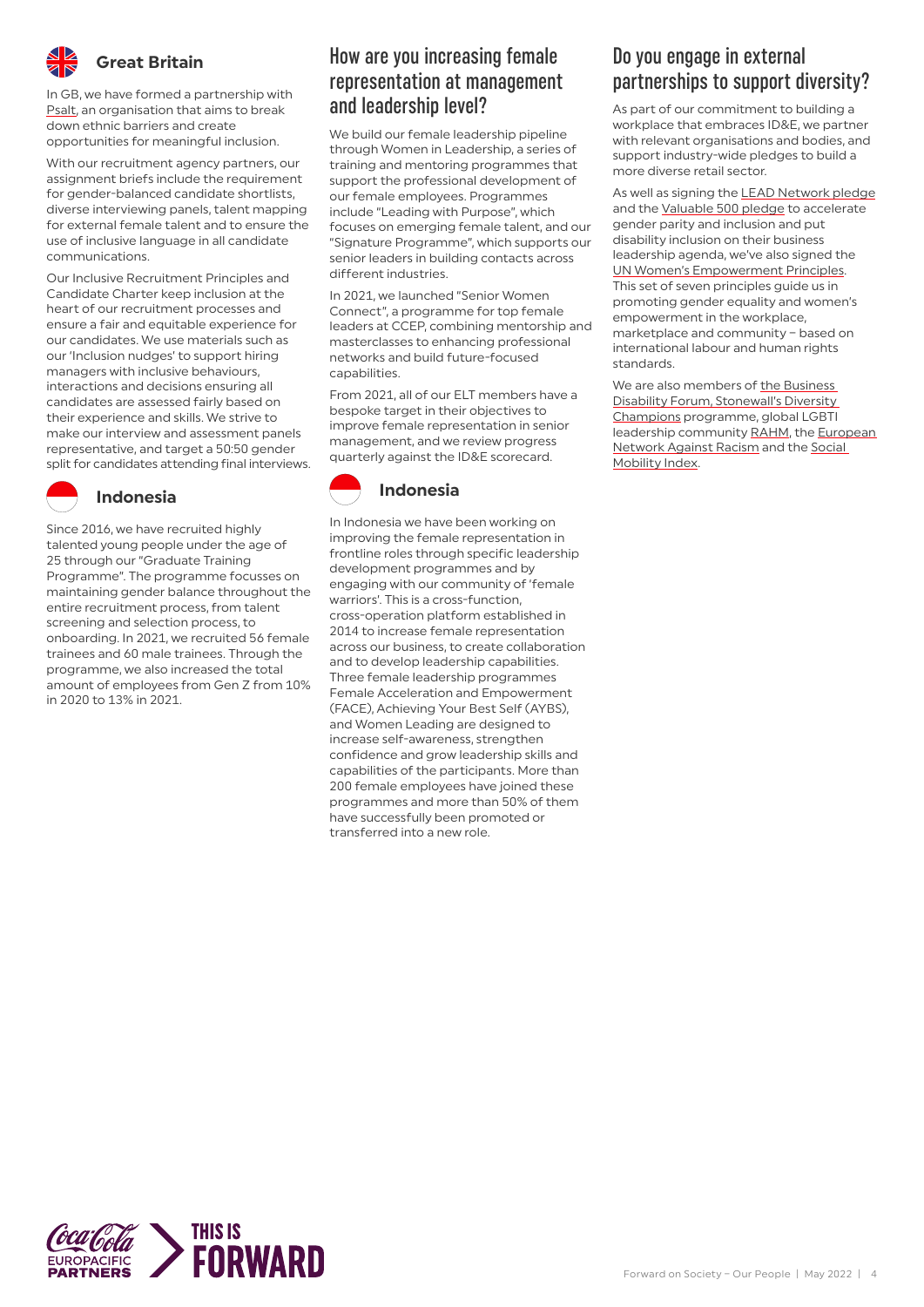# **BEING 02 WELL**



### What is your employee wellbeing and safety strategy?

Our people's physical and mental wellbeing is a priority. We're committed to providing our employees with a safe and healthy work environment that safeguards their mental, emotional and physical wellbeing.

We expect all employees, contractors and individuals under our supervision to keep themselves, their colleagues and others safe by using their common sense and following our policies, procedures and processes to mitigate all foreseeable risks at all times.

We encourage our people to take action if they become aware of any activity, situation or behaviour that could compromise the physical or mental wellbeing of another person, and report any harms avoided. Managers are responsible for ensuring that workplaces, processes and equipment are kept safe, and must consider the physical and mental wellbeing of their teams as paramount. They are also expected to demonstrate through their behaviour that health, safety and wellbeing come first above all other considerations.

If our people are injured or suffer any mental or physical health issues at CCEP, we endeavour to make any reasonable adjustments to their duties and working environment to support their recovery and continued employment.

Our Board of Directors receives, as part of the regular updates from the CEO, insights into health and safety of our people and the continued challenges presented by COVID-19.

### Does your company have a safety commitment?

We believe all injuries are preventable and that no task is so important that it can't be done safely - everyone has the right to go home safely, and together we make it happen. Our strong health and safety culture, systems, processes and programmes, include a target to reduce our total incident rate (TIR) to below 1 by 2025 and our lost time incident rate  $(1 \text{TIR})$  below  $0.5$ 

We consult in every single Business Unit with their employees / employee representatives through committee meetings, risk mitigation workshops, works councils and union appointed meetings. We have clearly defined performance review meetings on a quarterly basis with local leaders as well as the executive leadership team, with clearly defined annual plans where the goals are reviewed regularly. We set and communicate targets throughout the organisation, based on actual performance and continuous and sustainable improvement. All our health and safety policies are signed and approved by our CEO.

### How do measure safety performance?

Our integrated management systems and programmes measure our safety performance. Our safety KPIs are total incident rates (TIR) and lost time incident rates (LTIR). For TIR, any incident per 100 full-time equivalent (FTE) employees leading to an injury that requires medical treatment is counted in the overall rating. With LTIR, we calculate the number of incidents per 200,000 hours worked, which equals 100 full time equivalent employees across our whole business that result in time away from work.

We have a contractor management system in place across all our territories. Under this system, all contractors are required to pass a risk-based assessment before they are permitted to work at our sites. We also completed a safety maturity profile assessment for all our production facilities. We track contractor lost-time incidents, but we don't have visibility of contractors' hours of work, only their hours present on CCEP premises. As a result, we do not currently calculate a LTIR for contractors - we track their incidents as a standalone data point. In 2021, there were 6 contractor lost time incidents in Europe.

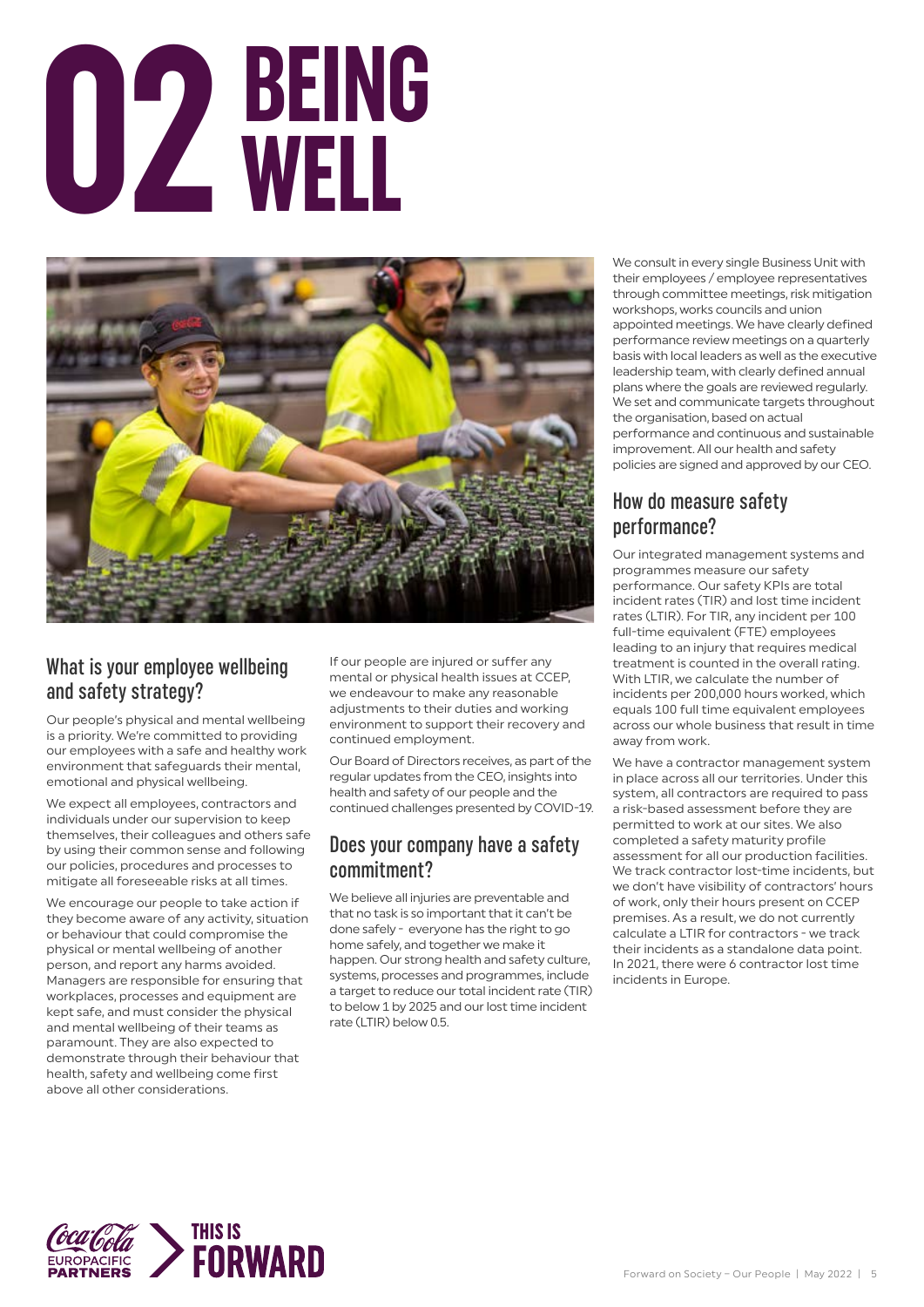### Does your company have a safety management system in place?

Our health and safety management system includes our supply chain (production, procurement and route to market), our commercial teams and our support functions, as well as contractors. It is a roadmap for a harmonised approach to mitigating risks, creating an environment for continuous improvement and a culture of safety for our employees to share and learn from.

Tools like dynamic risk assessment, management safety walks, safety conversations, capturing learnings through near-misses and potential events are commonly used. Any potential hazard or work incident is investigated by a diverse investigation team to identify and prioritize the immediate, short, mid- and long-term action plans and ways to communicate the learnings.

CCEP provides health and safety trainings to its employees that are regulated by health and safety regulations, required by the global Coca-Cola health and safety procedures, related with the company risk management procedures, essential for capability and competence development. Furthermore, CCEP is an active member of a global health and safety committee within the Coca-Cola System and proactively corresponds to any learnings coming through the network.

### In 2021, all our production facilities and

all our regional distribution centres (excluding New Zealand and Australia) were certified to Occupational Health and Safety management Series ISO45001/ OHSAS 18001.

### How did CCEP perform in 2021?

Tragically, there were four employee fatalities during 2021; one in **Belgium** and three in **Indonesia**. The incidents were investigated with the local authorities and we continue to improve our safety procedures to prevent a reoccurrence.

We continually invest in upgrading and improving workplace equipment and infrastructure. In Europe, our TIR was 1.11 per 100 FTE employees, a 4.3% decrease versus 2020. In API, our TIR was 0.75, a 14.8% decrease versus previous year.

### How are you investing in workplace safety and encouraging a safe work environment?

In 2021, we invested €10 million in safety projects, including upgrades and innovations. We've improved workplace equipment and infrastructure, including loading bay safety, machinery safeguarding, segregating people from vehicles and reducing noise levels.

We're committed to finding innovative ways that make our working environment safer, reduce the risks associated with our processes, and provide our colleagues with the knowledge and skills to do their job safely. We are piloting technologies, including - Exoskeleton suits for manual handling; virtual reality safety training modules; 'seeing eye' technology to detect fatigue or distraction in our fleet drivers; forklift truck anti-collision systems and "humantech system" - an ergonomics assessment software that analyses postures of people performing tasks, and provides an ergonomic risk score pointing out the most hazardous steps and areas of improvement.

We've also delivered phase one of our step-change safety culture programme HOP (Human & Organisational Performance) to all our customer service and supply chain senior leaders across Europe, with phase two in 2022. We aim to strengthen our defences and reduce the likelihood for human error, building in capacity for tolerance of failure. We're building capability and capacity to begin rolling the program out in API.

To refresh their knowledge and to avoid accidents, our supply chain employees follow mandatory safety training every year. We've also launched a new series of training modules covering Safety, Quality & Food Safety and Environmental awareness, including topics such as the safe use of chemical products and fire prevention.

In April 2022, we celebrated World Health Day and World Safety Day, and have launched a safety campaign "Going home to the things you love" to highlight the importance of keeping each other safe at work, so our people can all go home to the things they love – such as family, friends and hobbies.

### **Great Britain** 2Ñ

Our Wakefield distribution centre has upgraded its safety measures and introduced the Linde Safety Guard, a hazard monitoring system to protect drivers. Forklift trucks must now adhere to a 6mph speed limit when entering designated 'red zones'.



As part of a safety awareness campaign, colleagues at our manufacturing site in Mölln created a highly impactful safety video. This initiative won a safety award at CCEP's internal Customer Service & Supply Chain Excellence Awards.

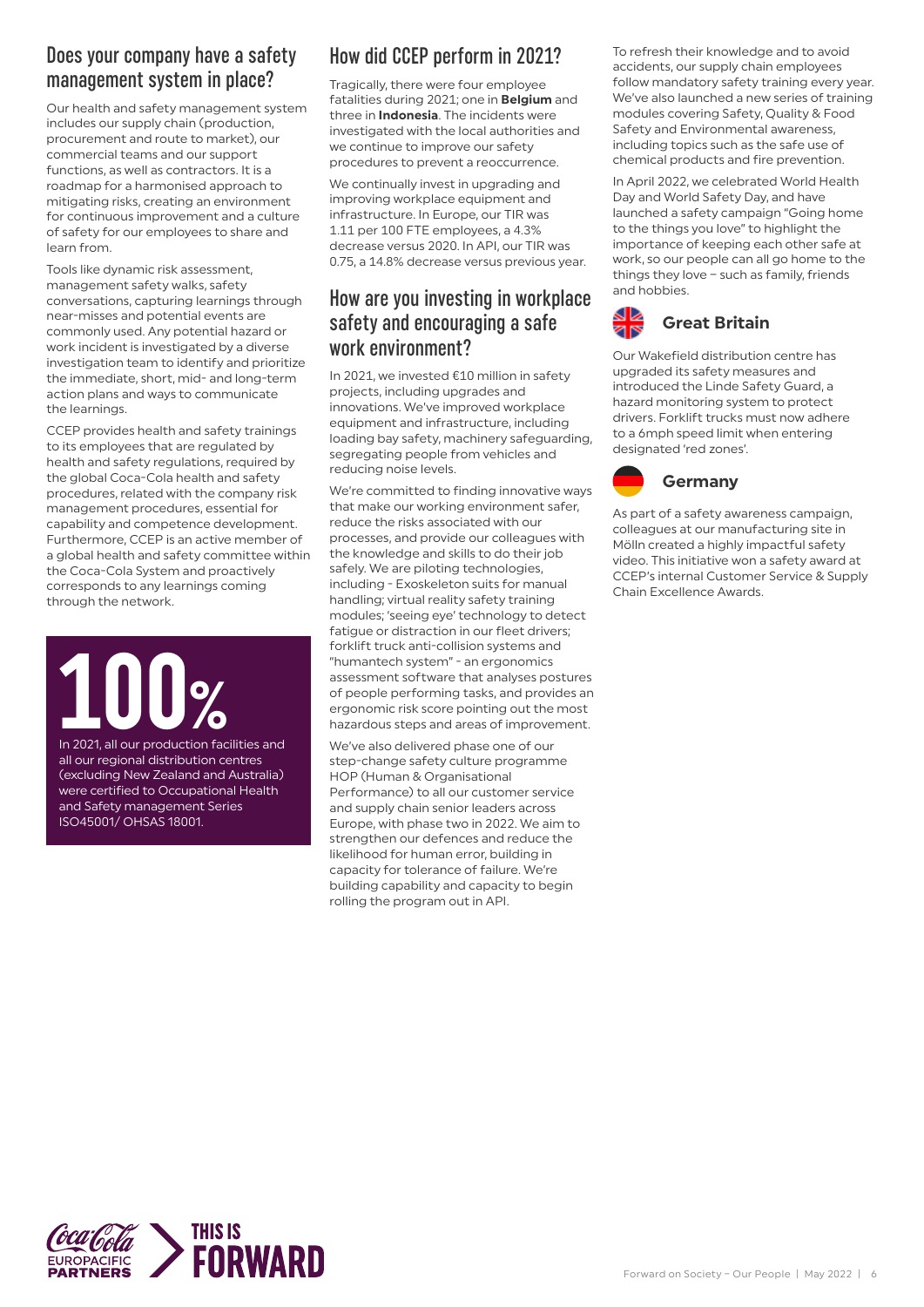

### How did you ensure your employees safety during the COVID-19 pandemic?

Throughout the COVID-19 pandemic, we have taken measures to ensure our people can continue to work safely and feel supported.

We've created new work protocols and expanded teleworking capabilities to enable more employees to work from home. Many of our employees, especially those working in our production facilities or in the field, have jobs that can't be done remotely, and have continued to work throughout the crisis.

We introduced rigorous additional cleaning and sanitisation routines in all our sites, as well as reinforcing hygiene guidelines, and implementing new hygiene and social distancing measures in line with local and national legislation so our people can safely return to their workplaces.

### How do you encourage behaviours that lead to good mental health and wellbeing?

We communicate clear expectations and role descriptions, and provide constructive and appreciative feedback to our colleagues. Our managers have to ensure that workloads enable employees to do their best and are not overwhelming or under-demanding.

We offer flexible working where possible, respecting the right of employees to work or to be disconnected outside of their regular working hours where appropriate and adapted to local legislation. Our employees can propose alternative work patterns according to our "Ways of Working" Policy. In **GB** employees can request arrangements like home-based, remote working and flexible hours (start/ finish; part-time). In **Germany**, employees can request flexible working hours such as reduced, annualised or compressed hours. In **Spain**, employees with children under 12 may propose their own alternative work pattern based on their personal needs. Some countries have negotiated working from home collective bargaining agreements (CBA), for example in **France** and **Germany** we have an agreement allowing employees to work 40% of time from home, **Belgium** 50%.

At a number of our sites, CCEP provides nursery services. In **France** we offer day care solutions for the children of our employees in the HQ and some production facilities. In **Belgium** and **Luxembourg**, CCEP offers childcare (Teddy Care) for ill children between three months and 12 years, limited to 10 days/year/employee/child. In **the Netherlands**, we provide a private place for breast feeding mothers.

CCEP has a maternity policy and adoption leave policy, which varies by country based on local legislation and practice. In **Norway**, parents are entitled to paid parental leave for a total of 12 months, in **France** we have an agreement for 25 days paternity leave, fully paid.

In January 2021, we conducted a pulse engagement survey and in June 2021, following the acquisition of Coca-Cola Amatil, we conducted a global pulse engagement survey across Europe and API. The results showed strong engagement scores: our people feel safe at work, excited about the future of CCEP and would recommend CCEP as a great place to work. Results also identified some areas for improvement and management will be taking action to improve employee communications, personal growth opportunities and decision making.

We're dedicated to making sure all our colleagues can access the support and resources they need to manage their health and wellbeing, wherever they work. Over 2021, we grew our Wellbeing First Aider initiative and built an internal mental health support network of over 600 trained employees across our territories. More than 1,000 people have received support and benefitted from our Employee Assistance Programme (EAP), a 24/7 independent service offering free professional care and counselling, self-help programmes, interactive tools and educational resources for our people and their family members.

In 2021, we worked on promoting these wellbeing initiatives, including our "Don't bottle it up" campaign featuring colleagues' experiences of wellbeing support, and also through our wellbeing training sessions and our learning platforms. In 2021, we introduced our 'Take 10' series to increase general understanding on core wellbeing topics and guide managers on how to have more effective, informed conversations.

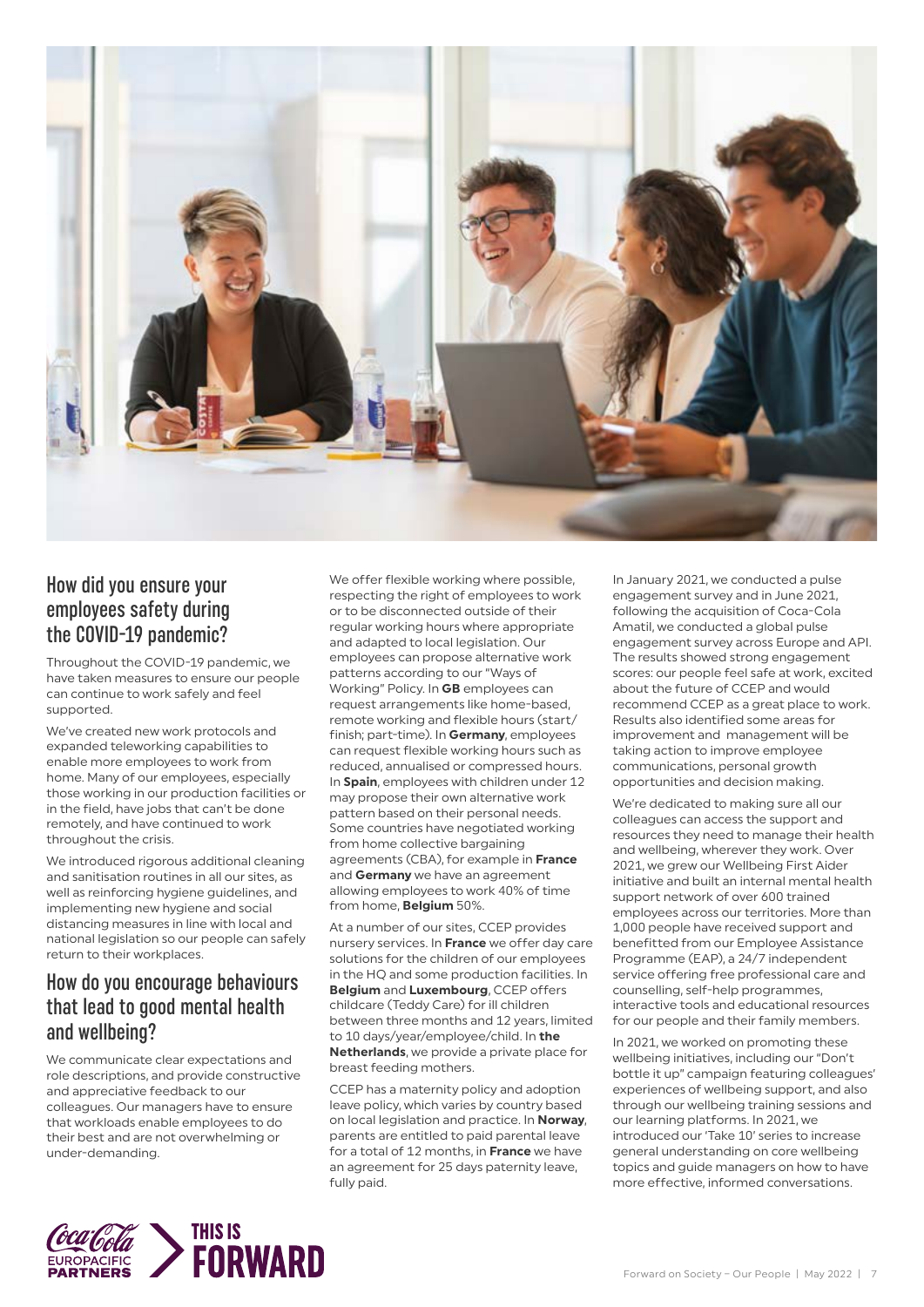# **BEING 03 REWARDED**

### What benefits do you offer to employees?

We pay salaries in line with appropriate market rates, and provide our people with benefits according to their country and level in the organisation, including pension plans, medical and dental insurance, life insurance, eyecare vouchers, holiday time and leave packages to cover sickness, post-natal childcare, bereavement or a long-term illness in the family.

In 2021, we announced the new global CCEP Employee Share Purchase Plan, which gives our employees the opportunity to buy shares in CCEP on a regular basis from 2022. For every share an employee purchases, CCEP will provide a matching share, up to an agreed limit. In **GB**, we offer a similar opportunity under an Employee Share Plan (ESP), which makes use of a tax-efficient opportunity for employees to become shareholders through salary sacrifice arrangements. Around 75% of eligible employees were participating in the ESP on 31 December 2021.

Around three-quarters of our employees participate in annual variable remuneration plans. We offer an annual bonus plan to around 13,000 people across the organisation (39% of our total workforce). In addition, we offer sales incentive plans for 25% of our people, and a further 24% participate in local incentive plans.

We operate a Long-Term Incentive Plan (LTIP) for around 300 people who occupy the most senior roles in the business. We have integrated a carbon reduction target into our LTIP, incentivising our management team to deliver a reduction in greenhouse gas emissions across our value chain. The carbon reduction metric has a 15% weighting and sits alongside traditional financial metrics.



### How do you work to develop pay equity?

We are committed to being an equal opportunities employer. We make decisions about recruitment, promotion, training and other employment issues solely on the grounds of individual ability, achievement, expertise and conduct. We do not discriminate on the basis of gender, gender identity, race, colour, faith, ethnicity, cultural heritage, age, social background, mental or physical ability or disability, national origin, sexual orientation or any other reason not related to job performance or prohibited by applicable law.

To ensure that line managers make appropriate pay decisions, we provide training and support during the salary review process and when employees are being hired or promoted. We monitor pay equity within our territories through annual or bi-annual reviews. These take account of additional factors, such as performance over time, which can affect the pay of both men and women. We publish our pay ratio in each of our countries of operation where required, using the methodologies defined by local laws and regulations.



In GB, we published our 2021 Gender Pay [Gap Report.](https://www.cocacolaep.com/assets/GB/ab39f7e508/Gender_Pay_Gap_Report_2021_FINAL.pdf) We have tracked gender pay data in our business for several years and, in early 2018, we produced the first report focused specifically on our gender pay gap. Since then, we have continued to develop and expand our efforts to improve gender balance, as part of our revamped I&D strategy.



In CCEP Iceland the management team is 50/50 balanced between male and female. It is committed to paying male and female employees equally for equal jobs and follows the **[Equal Pay Certification](https://www.equalsalary.org/equal-salary-certification/)** ÍST 85:2012 equal pay system. To ensure continuous improvement, CCEP Iceland is committed to placing objectives for equal pay, conducting salary analysis, internal and external audits and strategically reviewing results.



CCEP France obtained a score of 91/100 in the Gender Equality Index for 2021. These results recognise the actions undertaken by our company in favour of professional equality between women and men. In 2021, 49.1% of leadership positions in France were held by women, up from 46.9% in 2020.

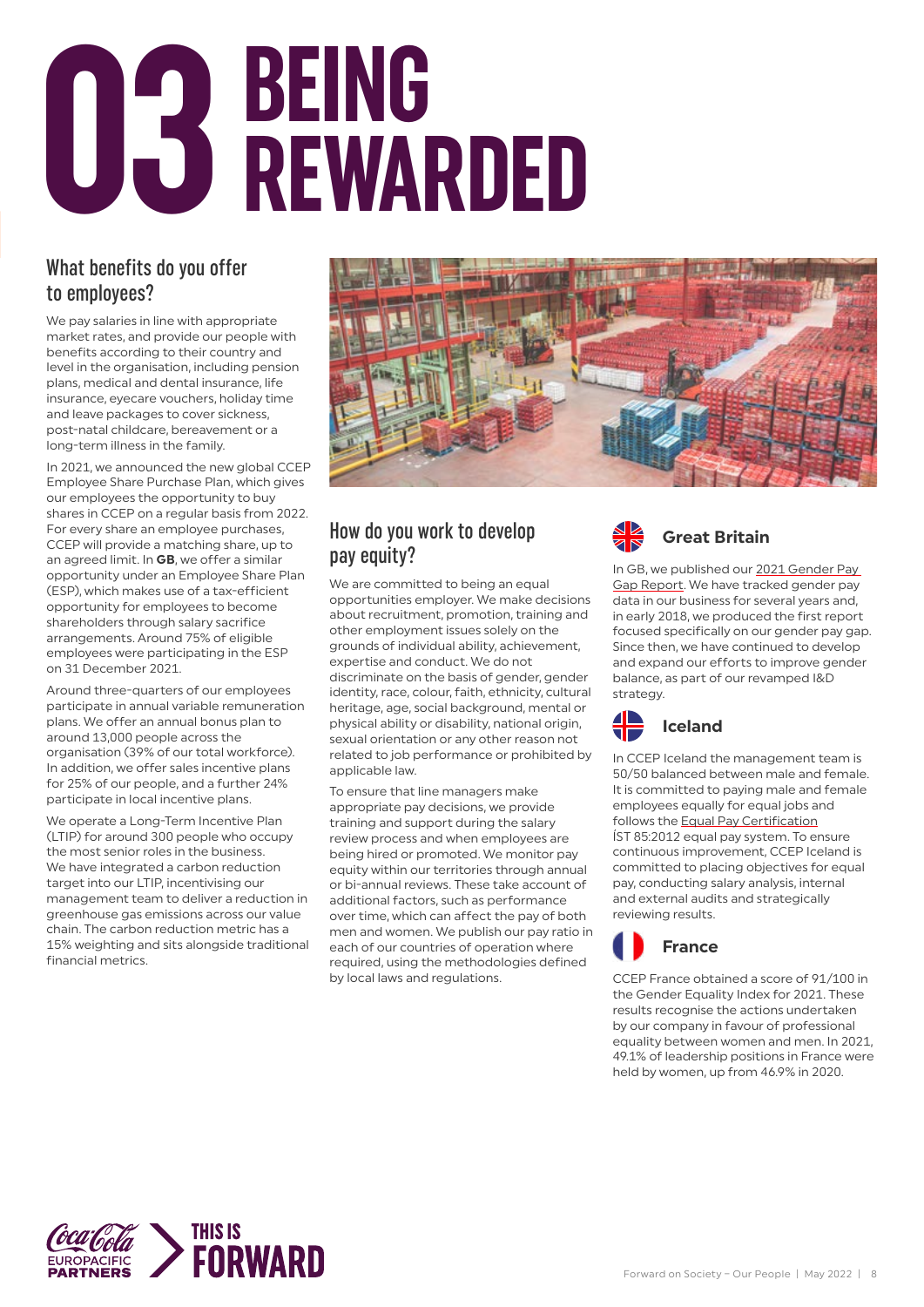# **BEING 04 DEVELOPED**

### How do you support your employees' professional development?

Our range of training programmes and platforms develop core capabilities in leadership, commercial, customer service and supply chain at every level of our business. In 2021, we refreshed our talent philosophy "everyone has talent and everyone can grow" reflecting our commitment to develop talent internally, winning capabilities for the future and accelerating succession for targeted roles.

We offer training opportunities using our digital learning platforms Juice and Academy. These include short training videos, guides and other online tools covering a wide range of subjects, from time management to team building. These platforms are available on any device, so our people can access training materials whenever they like. In addition, using the Me@CCEP platform, employees can create their own talent profile, almost like a CCEP CV. This helps employees and their managers to understand where employees are now and where they want to be, so they can get the right support from their manager and our People & Culture team. At the same time, employees can use the profile to apply for opportunities across CCEP. MyPerformance@CCEP, a mobile and online personal growth app brings together everything our people need to know about their objectives, feedback and development in one place.

Our training programmes support our people at every stage in their careers, from the moment they join CCEP onwards. For example 61 new starters in **Belgium** attended our Red University in 2021.

In 2021 we expanded our Leadership Development Series which is a series of online virtual interactive classrooms. Following the successful launch in 2020 focusing on training almost 7,000 managers on wellbeing conversations we launched a further 10 modules on additional topics and languages such as Communicating with Confidence, Presenting with Impact, Coaching Conversations, Difficult



Conversations, Building Self-Awareness, Building Great Relationships, Helping People Perform, Developing our People and two modules dedicated to Inclusion and Diversity (Having the ID&E conversation and Practising Inclusive Leadership). Over 1,000 individuals attended at least one module with over 9,000 hours of training.

We value and invest in our early career talent and support initiatives that help young people gain employability, skills and confidence. This includes offering internships, apprenticeships and graduate programmes. For the seventh year, we partnered with One Young World, the global forum for young leaders. In 2021, twelve CCEP delegates attended the summit and an internal post-development programme. They joined over 1,800 young leaders to engage, learn, challenge and discuss the important sustainability issues the world faces, covering topics from climate change to poverty alleviation.

We have also launched three new ID&E learning modules on practising inclusive leadership, starting an ID&E conversation and allyship. Underpinning this formal

learning is a series of resources, which include conversation guides on LGBT+, allyship, inclusive language, discussing disability and addressing age stereotypes, as well an accessible communication toolkit.

In 2021, we launched a training module to inform our people about our two company-wide policies on anti-harassment and Inclusion and Diversity. Our people learned about the essential aspects of workplace harassment, different types of harassment (e.g. sexual harassment) including who's protected against it, how and where it can happen, and the actions that can be taken to help prevent it. The training is mandatory for all people managers and our entire people and culture team and recommended to all other employees. By the beginning of 2022, 89% of all employees had completed the training.